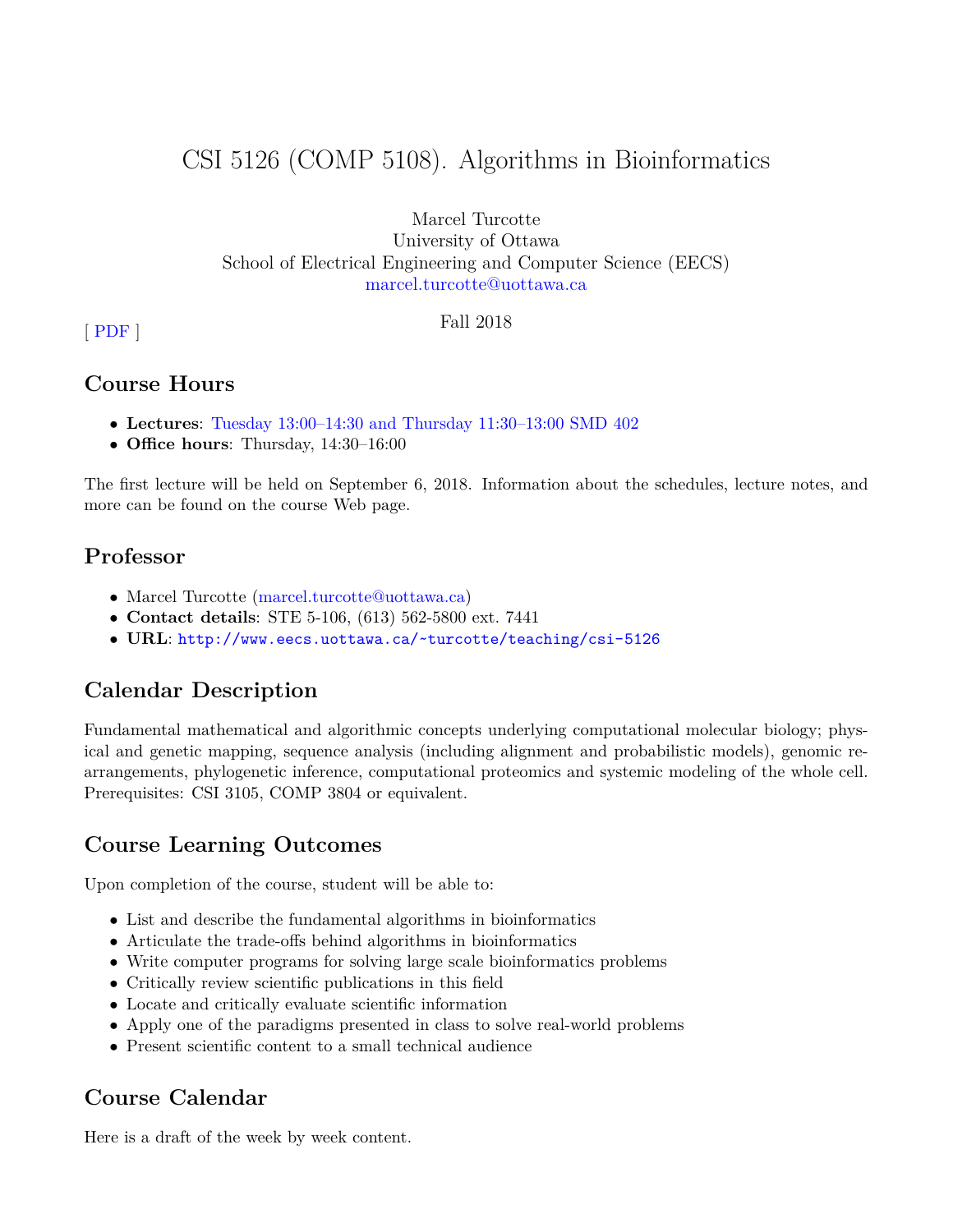1. **Syllabus and introduction, course objectives and students expectations.**

# 2. **Essential cell biology.**

Wiesława Widłak (2013). Molecular Biology: Not Only for Bioinformaticians (Vol. 8248). Springer. Chapters 1, 2, and 3.

# 3. **Essential Cell Biology.**

Wiesława Widłak (2013). Molecular Biology: Not Only for Bioinformaticians (Vol. 8248). Springer. Chapters 4, 5, and 9.

# 4. **Suffix Trees.**

Bernhard Haubold and Thomas Wiehe (2006). Introduction to computational biology: an evolutionary approach. Birkhäuser Basel. Pages 43-53.

Dan Gusfield (1997) Algorithms on strings, trees, and sequences : computer science and computational biology. Cambridge University Press. Chapters 5, 6 (optional), 7.

# 5. **Suffix Trees.**

Bernhard Haubold and Thomas Wiehe (2006). Introduction to computational biology: an evolutionary approach. Birkhäuser Basel. Pages 43-53.

Dan Gusfield (1997) Algorithms on strings, trees, and sequences : computer science and computational biology. Cambridge University Press. Chapters 8 (optional), 9.

# 6. **Molecular Sequence Alignment**.

Bernhard Haubold and Thomas Wiehe (2006). Introduction to computational biology: an evolutionary approach. Birkhäuser Basel. Pages 11-15, 30-33.

## 7. **Molecular Sequence Alignment.**

Bernhard Haubold and Thomas Wiehe (2006). Introduction to computational biology: an evolutionary approach. Birkhäuser Basel. Pages 35-39.

### 8. **Substition Matrices.**

Warren J. Ewens, Gregory R. Grant (2001) Statistical Methods in Bioinformatics: An Introduction. Springer. Pages: 238-249.

#### 9. **Inferring Phylogenies.** Bernhard Haubold and Thomas Wiehe (2006). Introduction to computational biology: an evolutionary approach. Birkhäuser Basel. Pages 143-168.

### 10. **Inferring Phylogenies.**

Bernhard Haubold and Thomas Wiehe (2006). Introduction to computational biology: an evolutionary approach. Birkhäuser Basel. Pages 143-168.

# 11. **RNA Secondary Structure. Dynamic programming.**

- 12. **RNA Secondary Structure. Cocke-Younger-Kasami.**
- 13. **Sequence Motif (Median).**
- 14. **Sequence Motif (Hidden Markov Model).** Bernhard Haubold and Thomas Wiehe (2006). Introduction to computational biology: an evolutionary approach. Birkhäuser Basel. Pages 101-116.
- 15. **MotifGP.**
- 16. **ModuleInducer.**

# **Evaluations**

- Assignments  $(2)$   $(20\%)$
- Midterm  $(20\%)$
- Review and oral presentation of a scientific publication  $(10\%)$
- Project  $(50\%)$ 
	- **–** Outline (10%)
	- **–** Presentation (10%)
	- **–** Report (30%)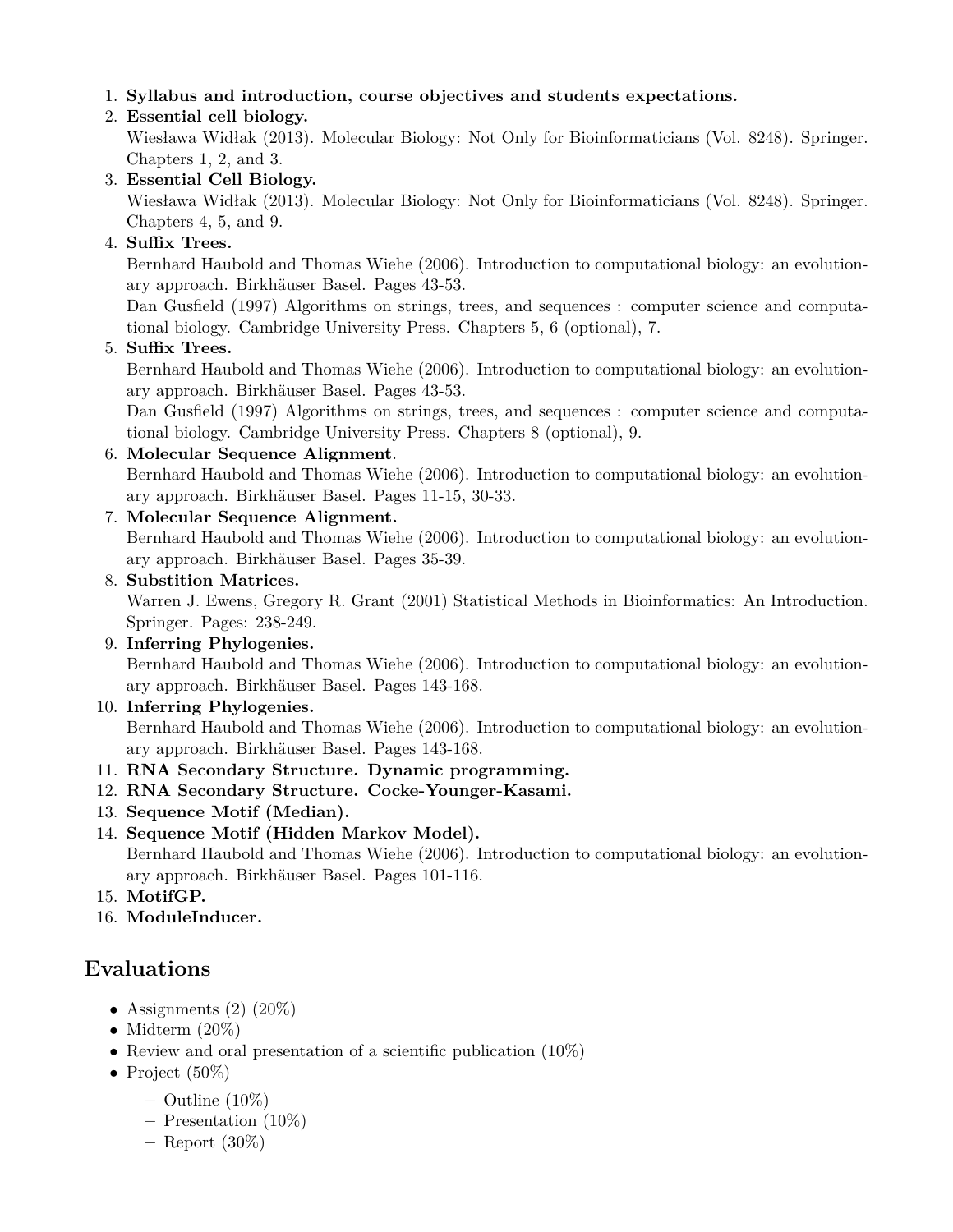# **Oral Presentations**

Papers in (refereed) journals and conference proceedings are the main vehicules for communicating scientific information. You must select a publication that presents either a specialized application or a more efficient algorithm on a topic that has been presented in class.

#### **Objectives**

- Thoroughly study of a specific topic in bioinformatics
- Familiarity with the modes of communicating research
- Develop your presentation skills

#### **Deliverable**

- One or two pages summary of the publication
- 15–20 minutes presentation

# **Project**

#### **Objectives**

- Thorough study of a specific bioinformatics topic
- Learning to study autonomously
- Develop your presentation skills

#### **Deliverable**

The format of the projects is quite flexible. I foresee three broad types of work: the development of a novel application, the analysis of a new data set, or a (thorough) review of the literature on a specific topic. For all three types of work, I would like to see a review of the literature, sample data and a prototype implementation (where applicable). The main difference between each type of work will be the relative importance of each of the components.

#### **Teamwork**

Teams will be made of 1 or 2 members. Larger teams will have to produce proportionally more work! Complementary work between teams is also welcomed, i.e. two or more teams working on a related but complementary topic, leading to a more realistic application.

#### **Report**

Reports should be sufficiently detailed that it should be possible to implement the approach on the basis of the text alone. Having said that, you should also make every conceivable effort to keep the report concise. Assuming a team of size 2, a 10–15 page report should be appropriate. Structure for the reports:

- Introduction
	- **–** Background
	- **–** Problem definition
	- **–** Describing the data
- Methods
- Results
- Conclusions
- Future research
- Full list of references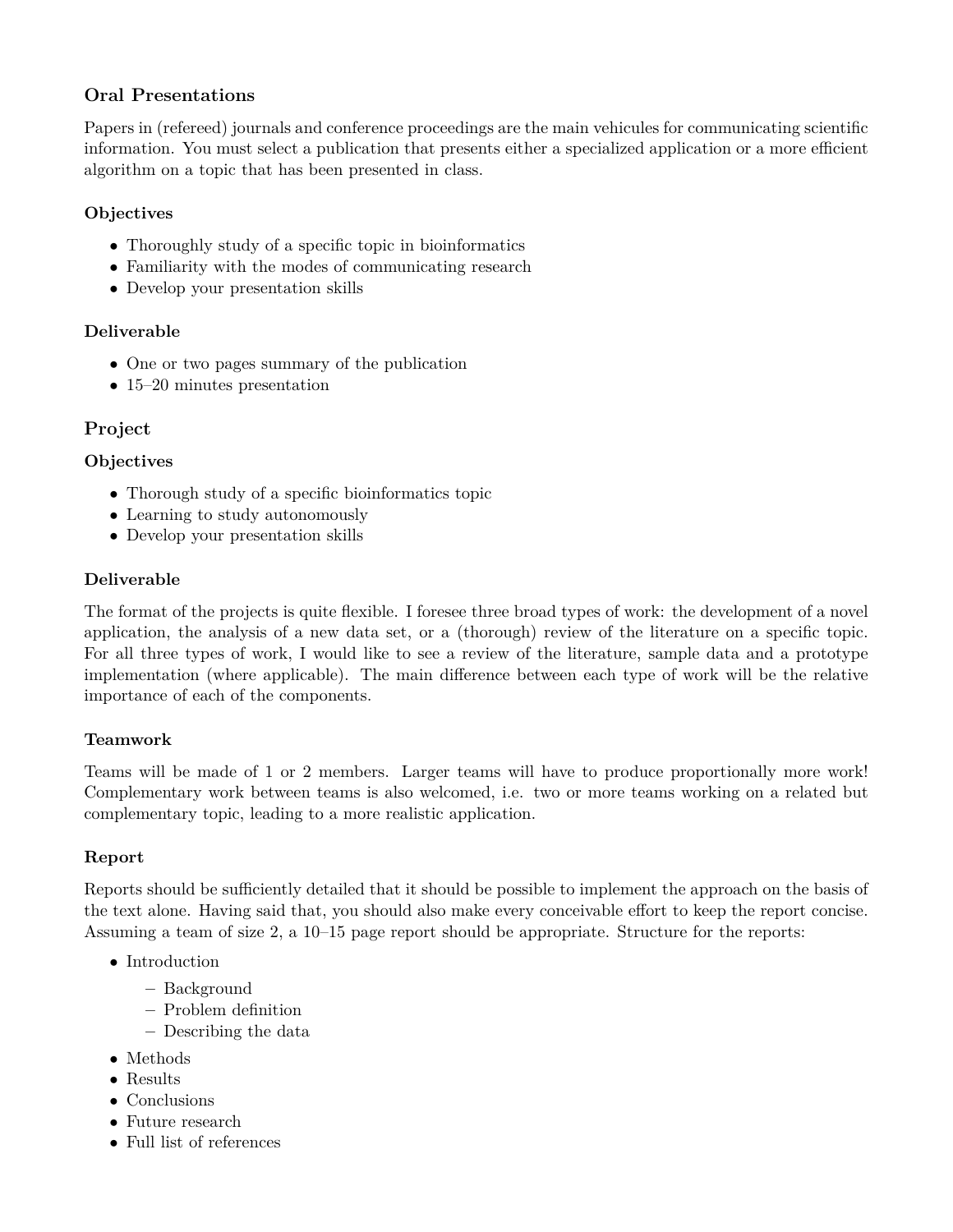# **Material and Resources**

Lecture notes (slides) and complementary resources will be posted on the course Web site: [http://www.](http://www.eecs.uottawa.ca/~turcotte/teaching/csi-5126/lectures) [eecs.uottawa.ca/~turcotte/teaching/csi-5126/lectures](http://www.eecs.uottawa.ca/~turcotte/teaching/csi-5126/lectures).

## **Monographs**

There is no required textook. However, the following book is particularly relevant in terms of the topics that it covers and the emphasis on algorithms.

• Wing-Kin Sung (2010) Algorithms in Bioinformatics: A Practical Introduction. Chapman & Hall/CRC. [QH 324.2 .S86 2010](http://orbis.uottawa.ca/record=b4070326~S0)

The third edition of the following textbook has been published at the end of August 2018. I will certainly draw inspiration from that book:

• Pavel A. Pevzner and Phillip Compeau (2018) Bioinformatics Algorithms: An Active Learning Approach. Active Learning Publishers. <http://bioinformaticsalgorithms.com>

The following two monographs are part of my short list of essential bioinformatics books.

- Durbin, R. *et al* (1998, 2000) Biological sequence analysis: probabilistic models of proteins and nucleic acids. Cambridge University Press. [\(QP 620 .B576 1998\)](http://orbis.uottawa.ca/record=b2160535~S0)
- Gusfield, D. (1997) Algorithms on strings, trees, and sequences: computer science and computational biology. Cambridge University Press. [\(QA 76.9 .A43 G87 1997\)](http://orbis.uottawa.ca/record=b1893340~S0)

### **Documents on the Web**

**[Springer](http://link.springer.com/)** Link provides our community with access to journals, books, series, protocols and reference documents (access restricted to University of Ottawa based on your IP address).

- Bernhard Haubold and Thomas Wiehe (2006). Introduction to computational biology: an evolutionary approach. Birkhäuser Basel.
	- **–** <http://link.springer.com/book/10.1007%2F3-7643-7387-3>
- Böckenhauer, H.-J. and Bongartz, D. (2007) Algorithmic Aspects of Bioinformatics: Springer Ebooks **–** [www.springerlink.com/content/v53674](http://www.springerlink.com/content/v53674/)
- Sperschneider, Volker (2008) Bioinformatics: Problem Solving Paradigms. Springer.
	- **–** [www.springerlink.com/content/978-3-540-78505-7](http://www.springerlink.com/content/978-3-540-78505-7)
- Aluru S. (2006) Handbook of Computational Molecular Biology. Chapman & Hall/CRC. (QH 324.2 .H357 2006)

**–** <http://www.engnetbase.com/books/4726/c061fm.pdf>

• Warren J. Ewens, Gregory R. Grant (2001) Statistical Methods in Bioinformatics: An Introduction. Springer.

**–** <http://link.springer.com/book/10.1007%2F978-1-4757-3247-4>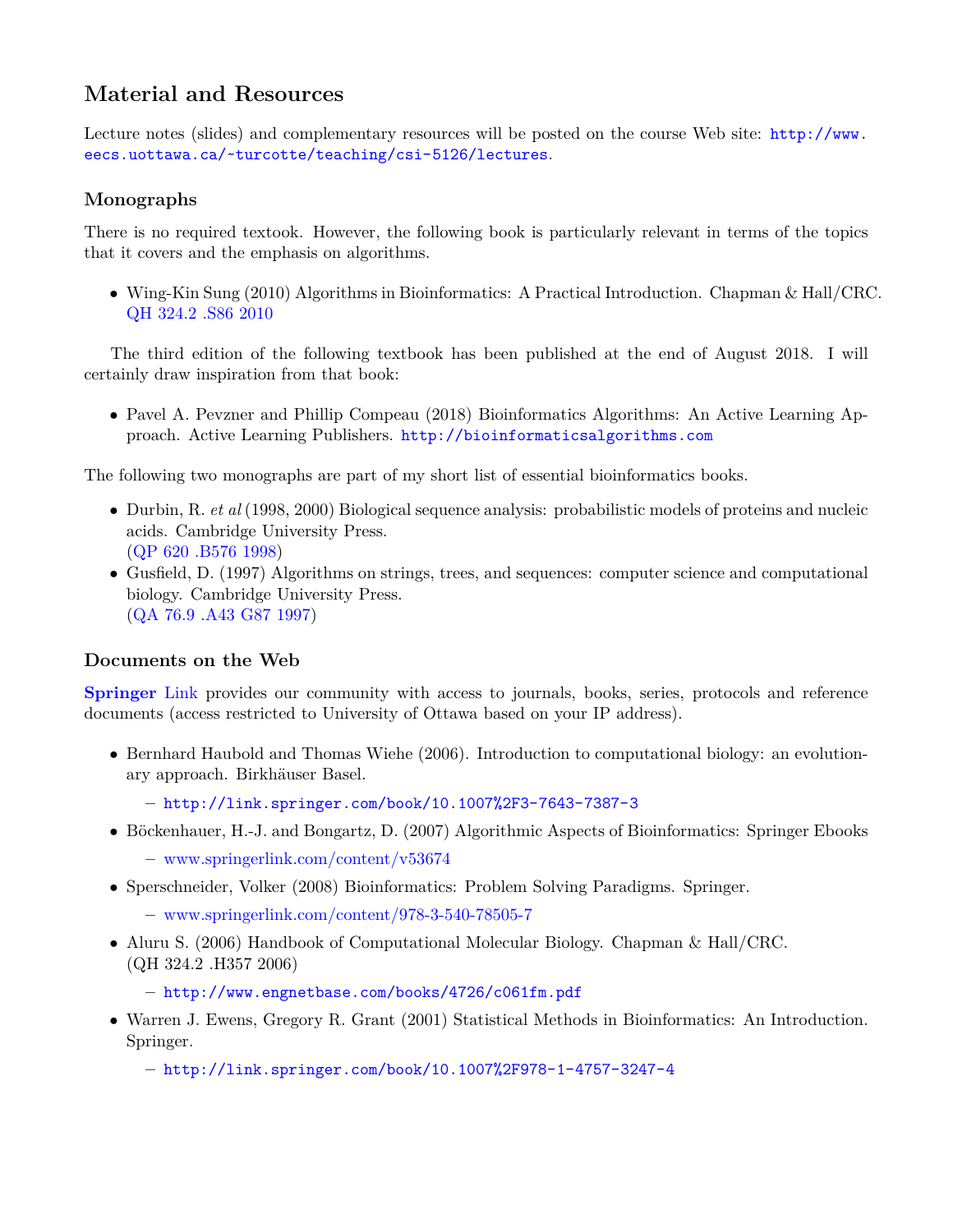## **Essential Cell Biology**

- Wiesława Widłak (2013). Molecular Biology: Not Only for Bioinformaticians (Vol. 8248). Springer. **–** <http://link.springer.com/book/10.1007/978-3-642-45361-8>
- Brown, T. A. (2007) Genomes. Oxford: BIOS Scientific Publishing. (QH 447 .B76 2007)
	- **–** [http://www.ncbi.nlm.nih.gov/books/bv.fcgi?call=bv.View..ShowTOC&rid=genomes.TOC&](http://www.ncbi.nlm.nih.gov/books/bv.fcgi?call=bv.View..ShowTOC&rid=genomes.TOC&depth=2) [depth=2](http://www.ncbi.nlm.nih.gov/books/bv.fcgi?call=bv.View..ShowTOC&rid=genomes.TOC&depth=2)
- Rodden Robinson, T. (2005) Genetics For Dummies: For Dummies.

# **Plagiarism**

Academic fraud is an act by a student that may result in a false evaluation (including papers, tests, examinations, etc.). It is not tolerated by the University. Any person found guilty of academic fraud will be subject to severe sanctions.

Here are some examples of academic fraud:

- Plagiarism or cheating of any kind;
- Present research data that has been falsified;
- Submit a work for which you are not the author, in whole or part;
- Submit the same piece of work for more than one course without the written consent of the professors concerned.
- Please consult [this webpage:](http://web5.uottawa.ca/mcs-smc/academicintegrity/students.php) it contains regulations and tool to help you avoid plagiarism.

An individual who commits or attempts to commit academic fraud, or who is an accomplice, will be penalized. Here are some examples of possible sanctions:

- Receive an "F" for the work or in the course in question;
- Imposition of additional requirements (from 3 to 30 credits) to the program of study;
- Suspension or expulsion from the Faculty.
- You can refer to the regulations on [this webpage.](http://www.uottawa.ca/academic-regulations/academic-fraud.html)

# **Student Services**

### **Academic Writing Help Centre**

At the AWHC you will learn how to identify, correct and ultimately avoid errors in your writing and become an autonomous writer.

In working with our Writing Advisors, you will be able to acquire the abilities, strategies and writing tools that will enable you to:

- Master the written language of your choice
- Expand your critical thinking abilities
- Develop your argumentation skills
- Learn what the expectations are for academic writing
- <http://www.sass.uottawa.ca/writing/>

### **Career Services**

Career Services offers various services and a career development program to enable you to recognize and enhance the employability skills you need in today's world of work.

• <http://www.sass.uottawa.ca/careers/>